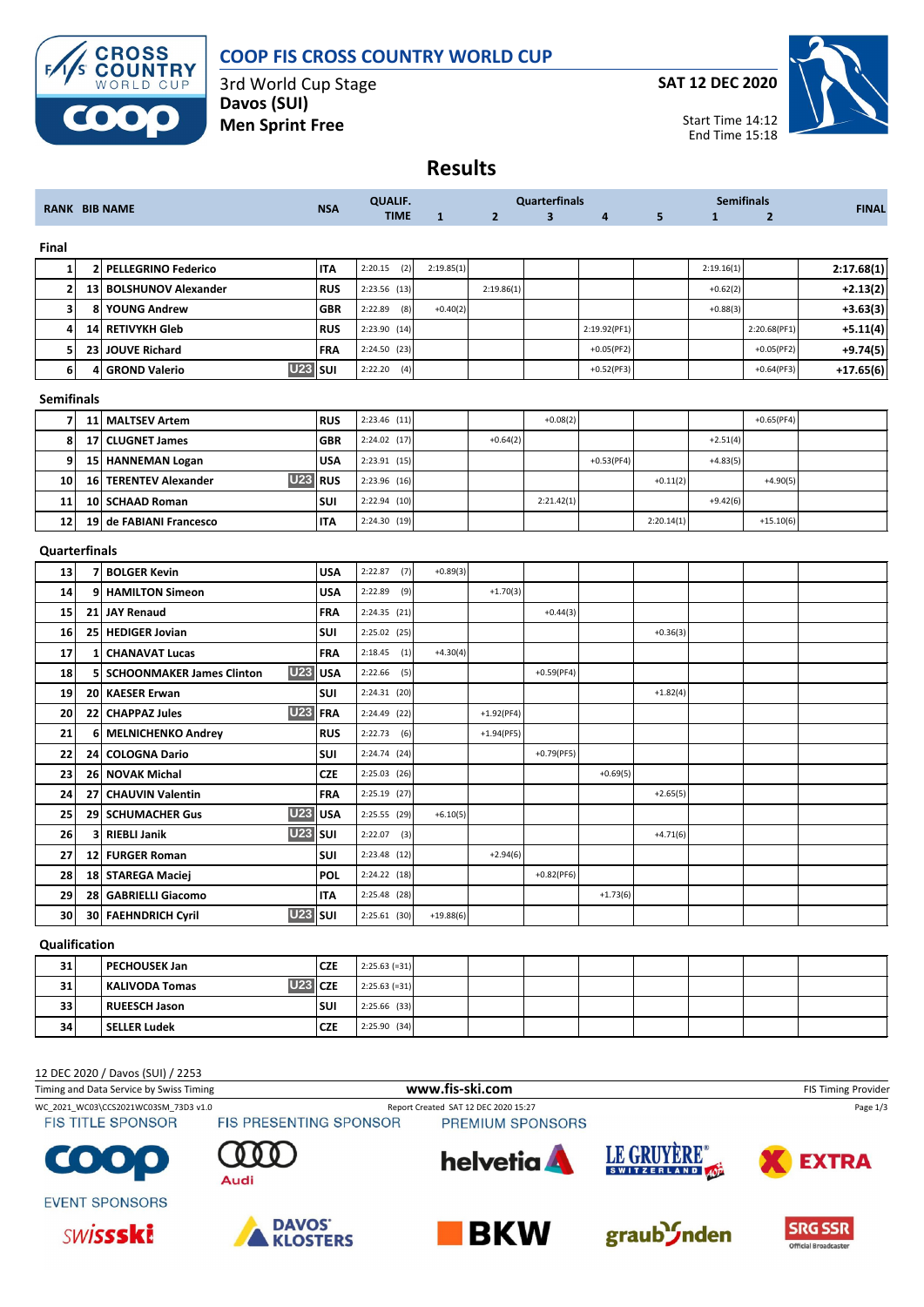# **COOP FIS CROSS COUNTRY WORLD CUP**



3rd World Cup Stage **Davos (SUI) Men Sprint Free**

**SAT 12 DEC 2020**



Start Time 14:12 End Time 15:18

### **Results**

|    |                                               |            | <b>QUALIF.</b> |              |              | <b>Quarterfinals</b> |   |   |              | <b>Semifinals</b> |              |
|----|-----------------------------------------------|------------|----------------|--------------|--------------|----------------------|---|---|--------------|-------------------|--------------|
|    | <b>RANK BIB NAME</b>                          | <b>NSA</b> | <b>TIME</b>    | $\mathbf{1}$ | $\mathbf{2}$ | 3                    | 4 | 5 | $\mathbf{1}$ | $\overline{2}$    | <b>FINAL</b> |
| 35 | <b>HABENICHT Tobias</b>                       | <b>AUT</b> | 2:25.94 (35)   |              |              |                      |   |   |              |                   |              |
| 36 | <b>RASTELLI Maicol</b>                        | <b>ITA</b> | 2:25.97 (36)   |              |              |                      |   |   |              |                   |              |
| 37 | <b>KLEE Beda</b>                              | SUI        | 2:26.30(37)    |              |              |                      |   |   |              |                   |              |
| 38 | <b>MUSGRAVE Andrew</b>                        | <b>GBR</b> | 2:26.32 (38)   |              |              |                      |   |   |              |                   |              |
| 39 | <b>STEINER Cedric</b>                         | SUI        | 2:26.44 (39)   |              |              |                      |   |   |              |                   |              |
| 40 | <b>LAMPIC Janez</b>                           | <b>SLO</b> | 2:26.53(40)    |              |              |                      |   |   |              |                   |              |
| 41 | <b>U23 ITA</b><br><b>GRAZ Davide</b>          |            | 2:26.56(41)    |              |              |                      |   |   |              |                   |              |
| 42 | <b>HELLWEGER Michael</b>                      | IΤΑ        | 2:26.57 (42)   |              |              |                      |   |   |              |                   |              |
| 43 | <b>EISENLAUER Sebastian</b>                   | <b>GER</b> | 2:26.59 (43)   |              |              |                      |   |   |              |                   |              |
| 44 | <b>U23 EST</b><br><b>HIMMA Martin</b>         |            | 2:26.80 (44)   |              |              |                      |   |   |              |                   |              |
| 45 | <b>BURY Dominik</b>                           | <b>POL</b> | 2:26.86 (45)   |              |              |                      |   |   |              |                   |              |
| 46 | <b>BURY Kamil</b>                             | <b>POL</b> | $2:27.01$ (46) |              |              |                      |   |   |              |                   |              |
| 47 | <b>KILP Marko</b>                             | <b>EST</b> | 2:27.04 (47)   |              |              |                      |   |   |              |                   |              |
| 48 | YAKIMUSHKIN Ivan                              | <b>RUS</b> | 2:27.07 (48)   |              |              |                      |   |   |              |                   |              |
| 49 | U23 GER<br>SOSSAU Anian                       |            | 2:27.12 (49)   |              |              |                      |   |   |              |                   |              |
| 50 | <b>U23</b> SUI<br><b>GULER Florian</b>        |            | 2:27.14 (50)   |              |              |                      |   |   |              |                   |              |
| 51 | <b>U23 AUT</b><br><b>VERMEULEN Mika</b>       |            | 2:27.17 (51)   |              |              |                      |   |   |              |                   |              |
| 52 | <b>U23 LAT</b><br><b>VIGANTS Raimo</b>        |            | 2:27.34 (52)   |              |              |                      |   |   |              |                   |              |
| 53 | <b>U23 ESP</b><br><b>PUEYO Jaume</b>          |            | 2:27.96 (53)   |              |              |                      |   |   |              |                   |              |
| 54 | <b>BRUGGER Janosch</b>                        | <b>GER</b> | 2:28.04 (54)   |              |              |                      |   |   |              |                   |              |
| 55 | <b>U23</b> SLO<br><b>CRV Vili</b>             |            | $2:28.28$ (55) |              |              |                      |   |   |              |                   |              |
| 56 | <b>GROS Baptiste</b>                          | <b>FRA</b> | 2:28.76 (56)   |              |              |                      |   |   |              |                   |              |
| 57 | <b>MOSER Benjamin</b>                         | <b>AUT</b> | 2:29.07 (57)   |              |              |                      |   |   |              |                   |              |
| 58 | U <sub>23</sub> RUS<br><b>ARDASHEV Sergey</b> |            | 2:29.92 (58)   |              |              |                      |   |   |              |                   |              |
| 59 | <b>BING Thomas</b>                            | <b>GER</b> | 2:30.33 (59)   |              |              |                      |   |   |              |                   |              |
| 60 | <b>TIBERGHIEN Jean</b>                        | <b>FRA</b> | 2:30.50(60)    |              |              |                      |   |   |              |                   |              |
| 61 | <b>CHANLOUNG Mark</b>                         | <b>THA</b> | 2:30.85(61)    |              |              |                      |   |   |              |                   |              |
| 62 | <b>KORNFIELD Tyler</b>                        | <b>USA</b> | $2:31.11$ (62) |              |              |                      |   |   |              |                   |              |
| 63 | <b>U23</b> SLO<br><b>MARKUN Luka</b>          |            | 2:31.24 (63)   |              |              |                      |   |   |              |                   |              |
| 64 | <b>VOKUEV Ermil</b>                           | <b>RUS</b> | 2:32.02 (64)   |              |              |                      |   |   |              |                   |              |
| 65 | <b>VAICIULIS Modestas</b>                     | <b>LTU</b> | 2:32.23(65)    |              |              |                      |   |   |              |                   |              |
| 66 | <b>BELLINGHAM Phillip</b>                     | <b>AUS</b> | 2:32.29 (66)   |              |              |                      |   |   |              |                   |              |
| 67 | POPA Raul Mihai                               | <b>ROU</b> | 2:32.57(67)    |              |              |                      |   |   |              |                   |              |
| 68 | <b>DEYANOV Simeon</b>                         | <b>BUL</b> | 2:32.89 (68)   |              |              |                      |   |   |              |                   |              |
| 69 | <b>BIKSE Indulis</b>                          | LAT        | 2:33.42 (69)   |              |              |                      |   |   |              |                   |              |
| 70 | U23 AUS<br>de CAMPO Seve                      |            | 2:34.26 (70)   |              |              |                      |   |   |              |                   |              |
| 71 | <b>U23</b><br><b>DAMIAN Dawid</b>             | <b>POL</b> | $2:34.33$ (71) |              |              |                      |   |   |              |                   |              |
| 72 | <b>HOGIU Petrica</b>                          | <b>ROU</b> | 2:36.50 (72)   |              |              |                      |   |   |              |                   |              |
| 73 | <b>PEPENE Paul Constantin</b>                 | <b>ROU</b> | $2:37.14$ (73) |              |              |                      |   |   |              |                   |              |
| 74 | <b>POLLOCK Mark</b>                           | <b>AUS</b> | 2:38.32 (74)   |              |              |                      |   |   |              |                   |              |

#### 12 DEC 2020 / Davos (SUI) / 2253

Timing and Data Service by Swiss Timing **WWW.fis-Ski.com www.fis-ski.com FIS Timing Provider** FIS Timing Provider WC\_2021\_WC03\CCS2021WC03SM\_73D3 v1.0 Report Created SAT 12 DEC 2020 15:27 Page 2/3<br>FIS TITLE SPONSOR FIS PRESENTING SPONSOR PREMIUM SPONSORS LE GRUYÈRE® **helvetia EXTRA** C  $\bullet$ SWITZERLAND 40P Audi **EVENT SPONSORS**